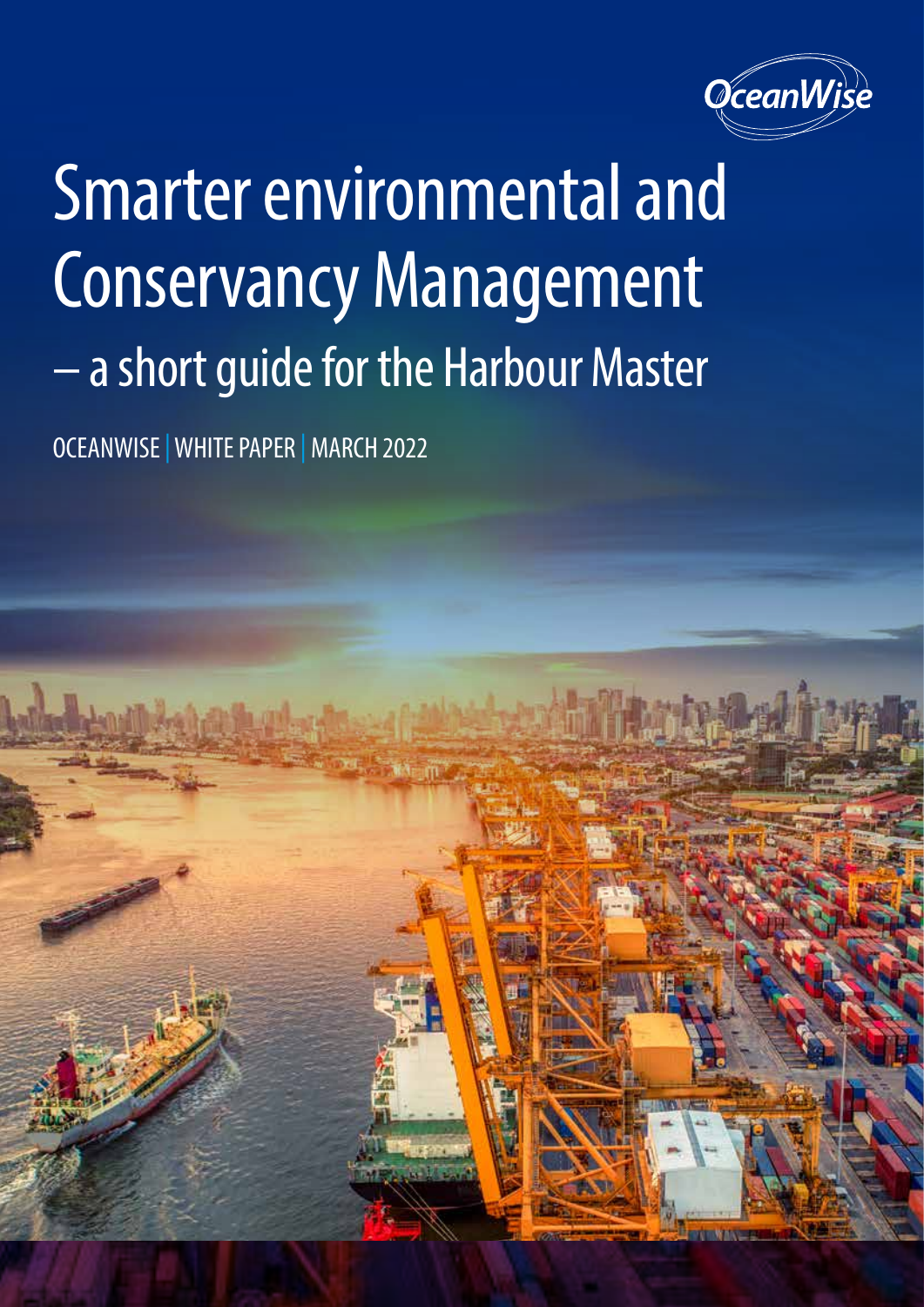$16$  T<sub>o</sub> be truly 'smarter', and to benefit from new technologies, a port must also review its core infrastructure and policies around people, processes and information. Simply transferring or digitalising existing ways of working could make matters worse.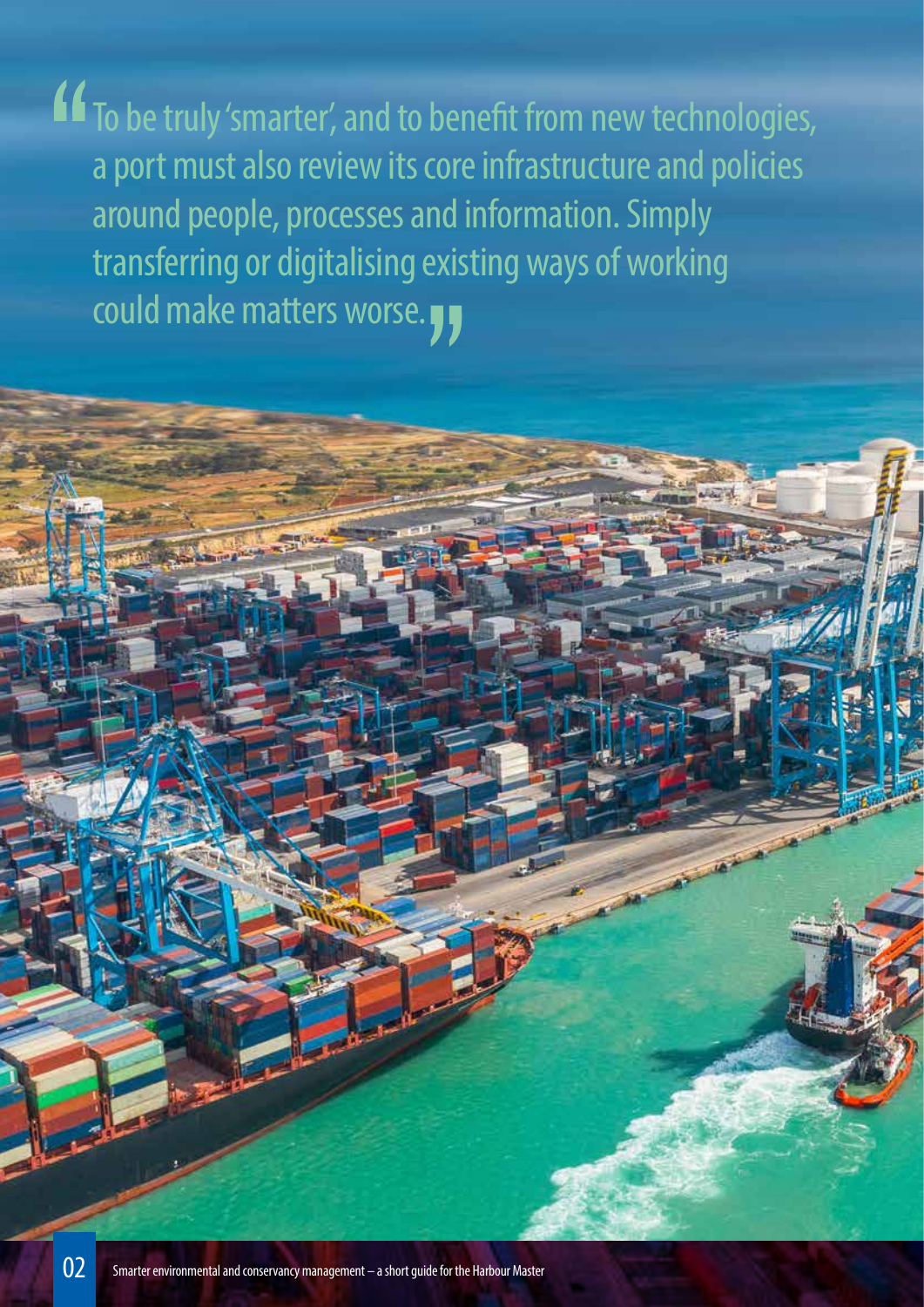

# **Contents**



Written and produced by OceanWise Ltd  $info@oceanwise.eu$  www.oceanwise.eu +44 (0) 1420 768 262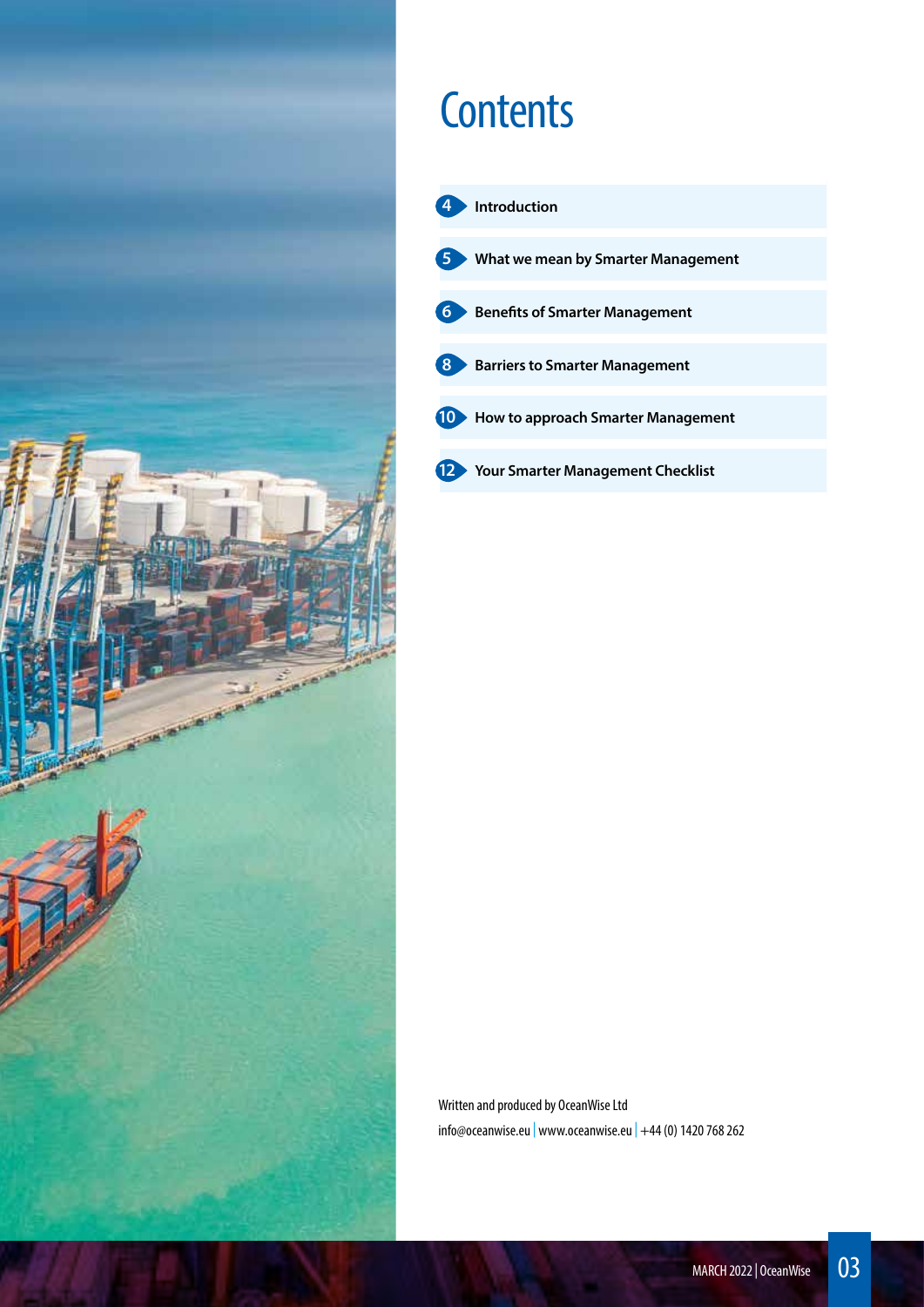# Introduction

**This paper considers how 'Smart' techniques can be applied to environmental and conservancy management and compliance activities, and how Smarter Management can be applied holistically to realise even greater benefits.**

#### Who this is for

It is designed as a guide for Harbour Masters and others responsible for managing or overseeing environmental, conservancy and compliance aspects of a port or harbour.

With the increasing emphasis on sustainability, many ports have responded to ensure that their operations are environmentally sustainable and committed to working towards improved environmental performance through focused action on the following areas: air quality, energy conservation, climate change, waste management, noise management and water (both consumption and quality) management.

#### What we mean by Port Conservancy

According to the UK Port Marine Safety Code Conservancy is: "Managing and maintaining the port and harbour environment so that it is fit for purpose".

As well as the above, Conservancy also involves environmental sustainability, related to such things as air quality and energy conservation.

The responsibility for the day-to-day management of environmental and conservancy compliance usually lies with the Harbour Master. However, a wide range of port personnel are involved, impacted or accountable. These range from trustees and board members to third-party contractors and suppliers, from external stakeholders and regulatory bodies to users and the general public.

**Conservancy involves the management of a diverse range of environmental aspects of the port:**

- Hydrographic surveys
- Navigation and hydrographic information, including weather and tide conditions
- **O**redging
- Aids to Navigation
- **Mrecks**
- Regulating Harbour Works

*Ref: The MCGA Port Marine Guide to Good Practice*

A harbour authority has a duty to conserve the harbour so that it is fit for use as a port and a duty of reasonable care to see that the harbour is in a fit condition for a vessel to utilise it safely.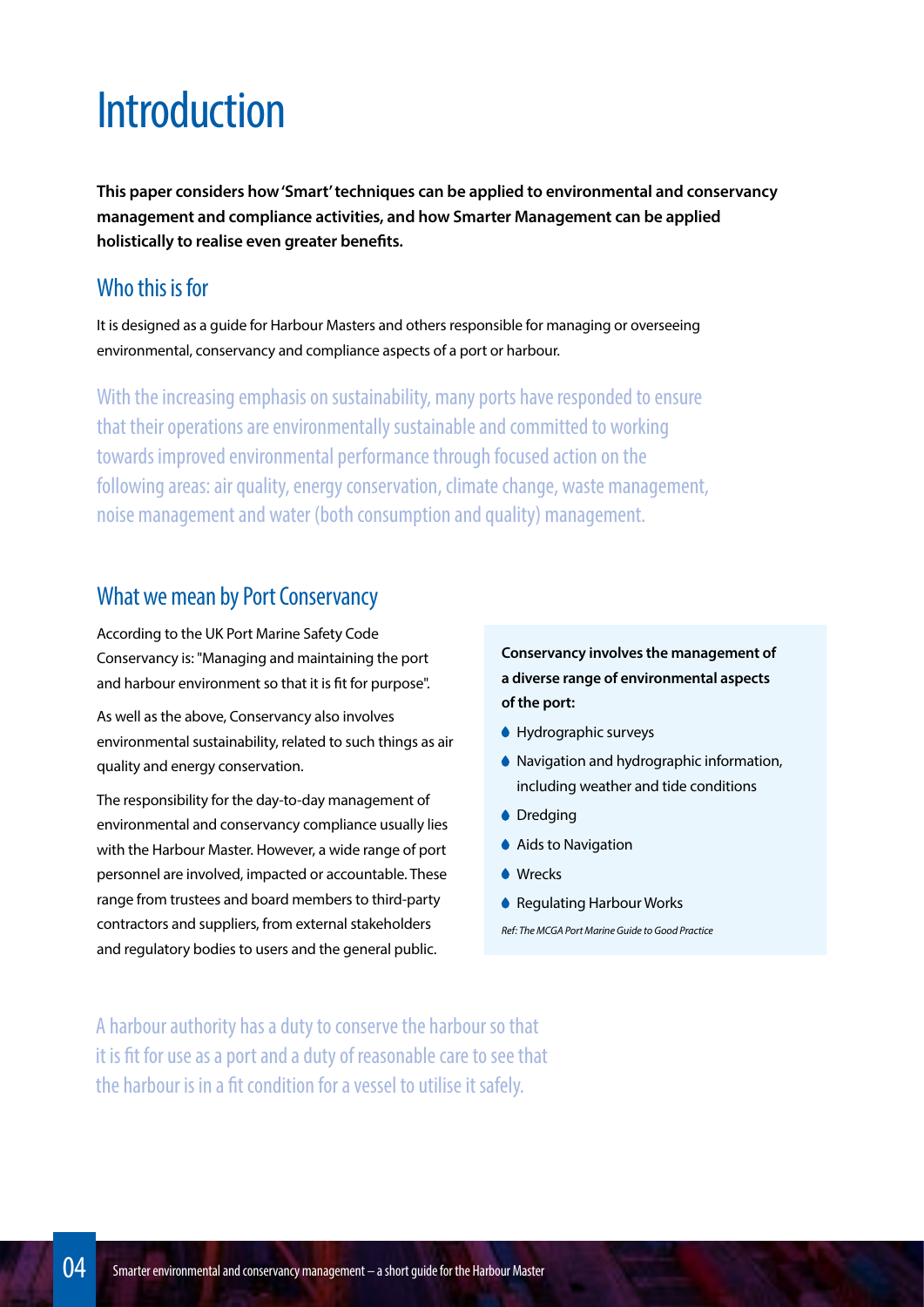# What we mean by Smarter Management

**'Smart' initiatives involve adopting new technologies and improving the connectivity between people and systems. Often it is also means implementing Big Data, the Internet of Things (IoT) and Artificial Intelligence (AI) or Machine Learning to improve processes and drive efficiencies.** 

However, these buzz phrases can be confusing and too conceptual in context and take attention away from the fundamental changes that are necessary to achieve smart port status.

But what does this mean for the Harbour Master when it comes to managing conservancy and the environment?

Managing conservancy, keeping others informed and ensuring compliance is a daily challenge.

Being 'smart' requires informed decisions across the organisation, underpinned by good data governance and management. Doing things more efficiently and effectively will result in becoming a smart port, a journey that is open to all ports, large or small.

To be truly 'smarter', and to benefit from new technologies, a port must also review its core infrastructure and policies around people, processes and information. Simply transferring or digitalising existing ways of working would be a missed opportunity and could even make matters worse.

# The key features of 'smarter management':

- **Data Governance:** having data governance and management policies and procedures in place.
- **Connectivity:** investing in 'open' systems that can integrate with third-party systems. Data sharing, storing and maintenance is at the heart of smarter management.
- **Digitalisation:** adopting latest digital technologies, moving away from paper and file based reporting and storage
- **Automation:** reducing manual tasks, streamlining processes, delivering alerts and triggers
- **Intelligent data:** having the ability to turn data into meaningful information.
- **↓ Real-time information:** access to real-time data via connected sensor networks.

The smart port concept is part of a broader technological shift, which creates a pathway towards the automated, partly-digitised equipment of today, the remote operation of equipment, and the development of autonomous maritime systems, both at sea and onshore.

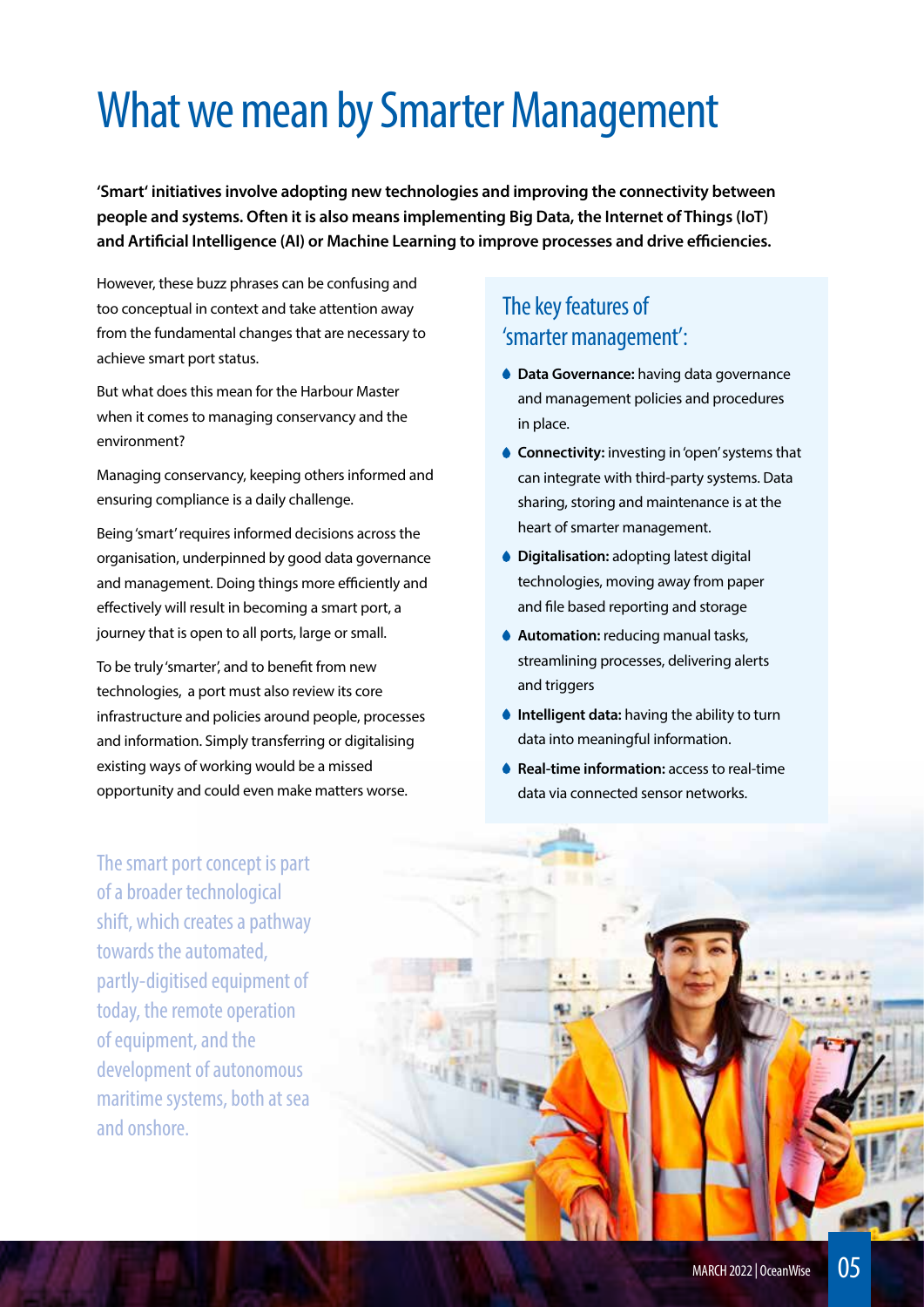# Benefits of Smarter Management

### Being informed

- ♦ Easy access to dashboards, alerts and triggers leaving nothing overlooked or missed
- ♦ Focus on relevant information to support more informed decisions
- **Conservancy tools at your fingertips.** For example schedules for Port activities such as dredging, surveying and licensing

#### Resilience and risk reduction

- ♦ Real-time status reporting, regular maintenance and management of equipment leading to fewer failure points
- Adopting systematic maintenance, never having a critical failure and ensuring built-in redundancy
- Awareness of the location status of your assets such as Aids to Navigation

## Compliance and reporting

- Being aware of what needs to be done to achieve and maintain compliance across all port activities
- ♦ Reporting to regulatory bodies, ensure deadlines are known and met. Never missing a critical survey or dredging licensing deadline
- Managing deadlines efficiently to eliminate the last-minute dash where mistakes often occur. Instead schedule time required for the task and have oversight of upcoming requirements.

### Data availability

- ♦ Access to key data and information anytime anywhere
- Respond quickly and easily to enquiries and keep key stakeholders informed
- Provide self-service data access to other users, in the right format (including internal users, stakeholders and regulatory authorities)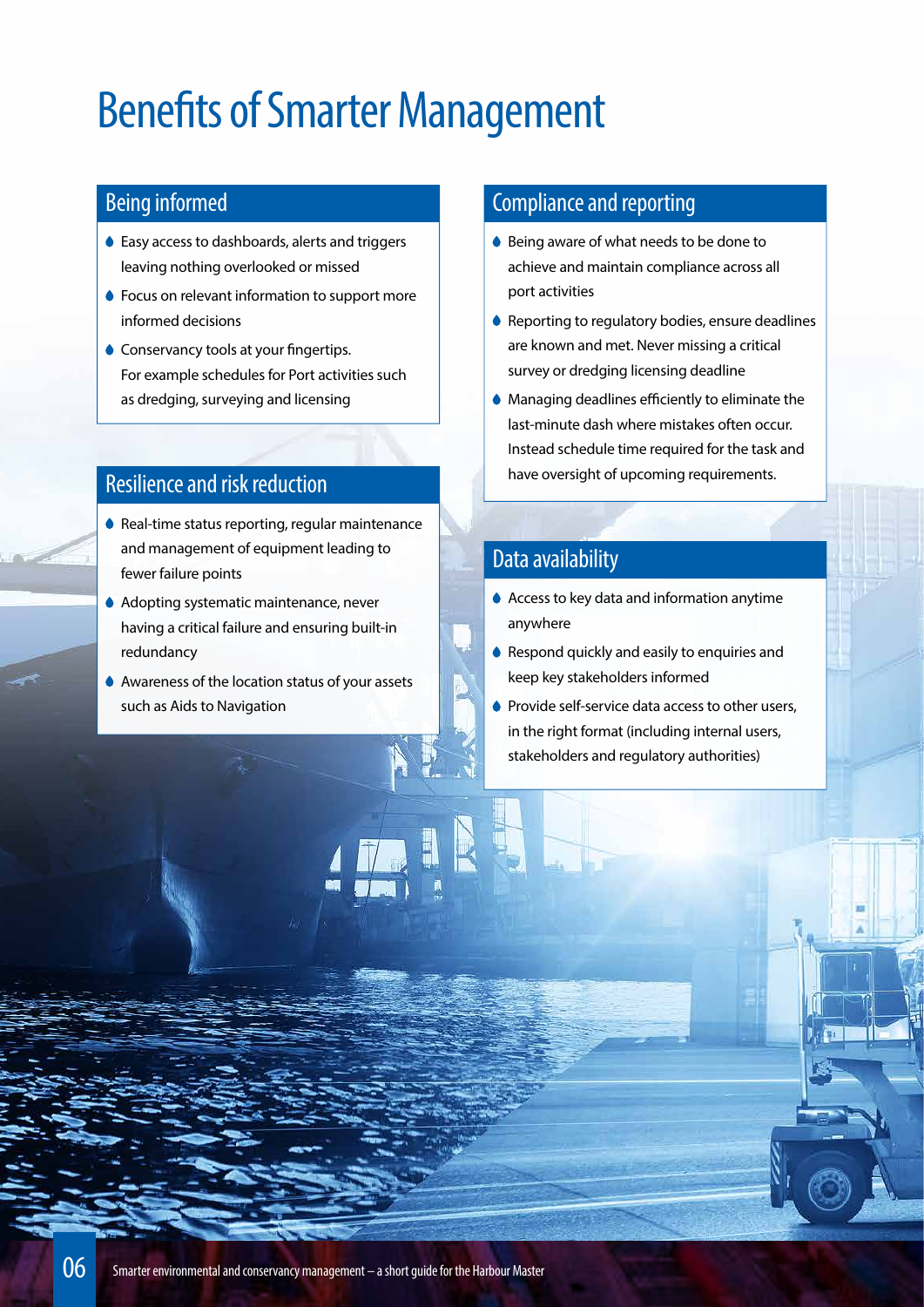## Fit for purpose

- ♦ Being confident in the data and information you are using to make critical decisions
- **Implement data governance and management** procedures that consider the many aspects of data quality, it's accuracy, age, relevance, fitness for purpose, accessibility and provenance
- $\bullet$  Implement policies that ensure data is captured, stored, validated, and can be used consistently and efficiently

Smarter management can realise a plethora of benefits for both the Harbour Master and the port as a whole

### **Efficiencies**

- ♦ Automating and streamlining key processes, and routine activities, that also reduce the chance of human-error
- Not wasting time or resources on repetitive tasks
- People not spending time searching for data, or repurposing it before they can use it
- Having the information available to effectively prioritise activities and budget resources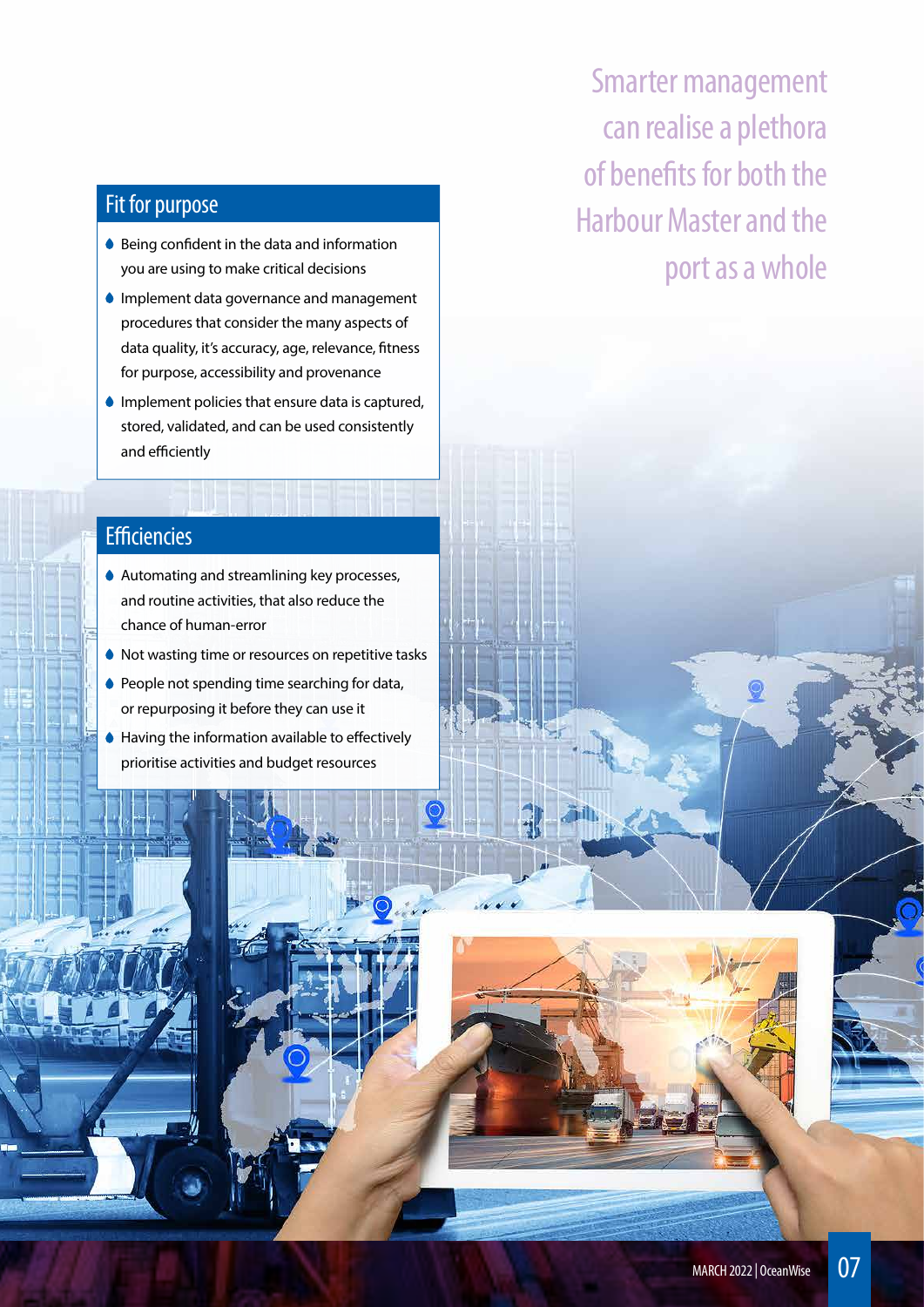# Barriers to Smarter Management

#### Disparate systems

- Legacy systems of different ages, proprietary supplier-specific systems, and a fragmented approach to IT preventing data sharing and system integration
- Lack of data governance
- Misconception that the IT department is solely responsible for data and information management

### Variety of data formats

- Not having metadata (data about data)
- Varying data formats (paper, disparate systems etc)
- Lengthy data manipulation for reporting
- $\bullet$  Complexity of data marine, bathymetry, meteorological, tidal data are complex data forms and all have a spatial element. Also, this is highly variable, ever-changing data so require systems to handle this

# Multiple stakeholders

 A wide range of stakeholders who need to have access to and use information, each having different needs in terms of frequency, level of detail and format

#### Finding the right solution

- Contracting work due to existing relationship or because 'easy to do' rather than choice based on merit and competency
- $\bullet$  Avoiding extra unnecessary costs only pay for what you actually need

# IT infrastructure

- Security, network and platform restrictions often constrain improvements
- ◆ No overall governance leading to fragmented or disconnected IT systems (or systems that are costly or inefficient to maintain)
- Obligations with existing suppliers for functions that aren't needed or suited to all end users

### Organisational structure

- Lack of definition of who is responsible for which datasets
- Departmental 'silos' can prevent change and inhibit the sharing of knowledge, data and best practice
- **Investment is piecemeal and not part of an** overall data strategy
- Decisions are made on a life cycle basis or are forced due to unforeseen equipment failure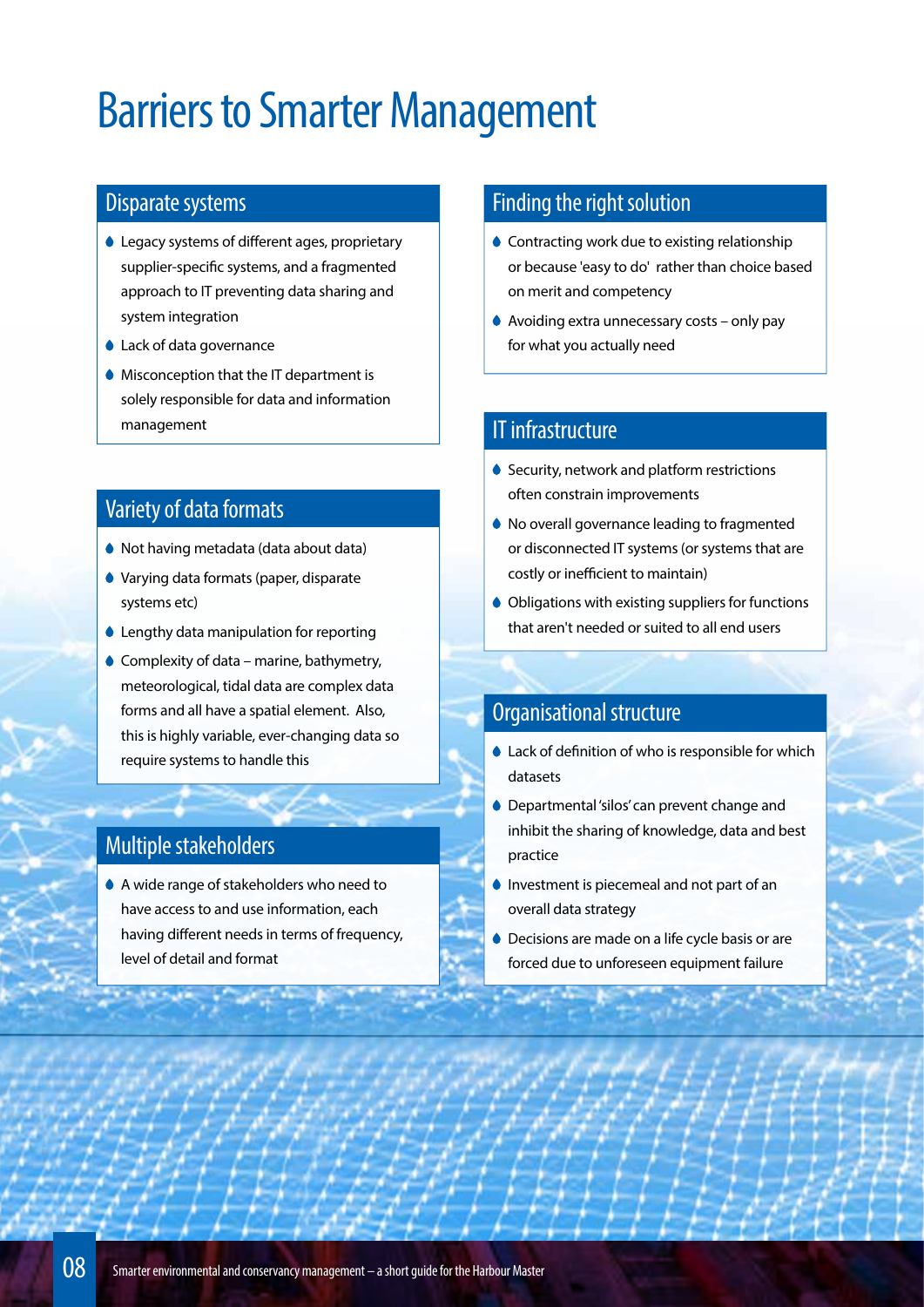# **Culture**

- A natural resistance to change, exacerbated by the conservative and cautious approach within industry
- Can be made worse by lack of technologysavvy staff
- Failure to get the necessary buy-in of all involved at an early stage

### **Resources**

- Just not having the time or budgets to address issues and implement solutions
- Expecting people to update or upgrade systems and still do their 'day job'
- Not having the knowledge or understanding of data governance

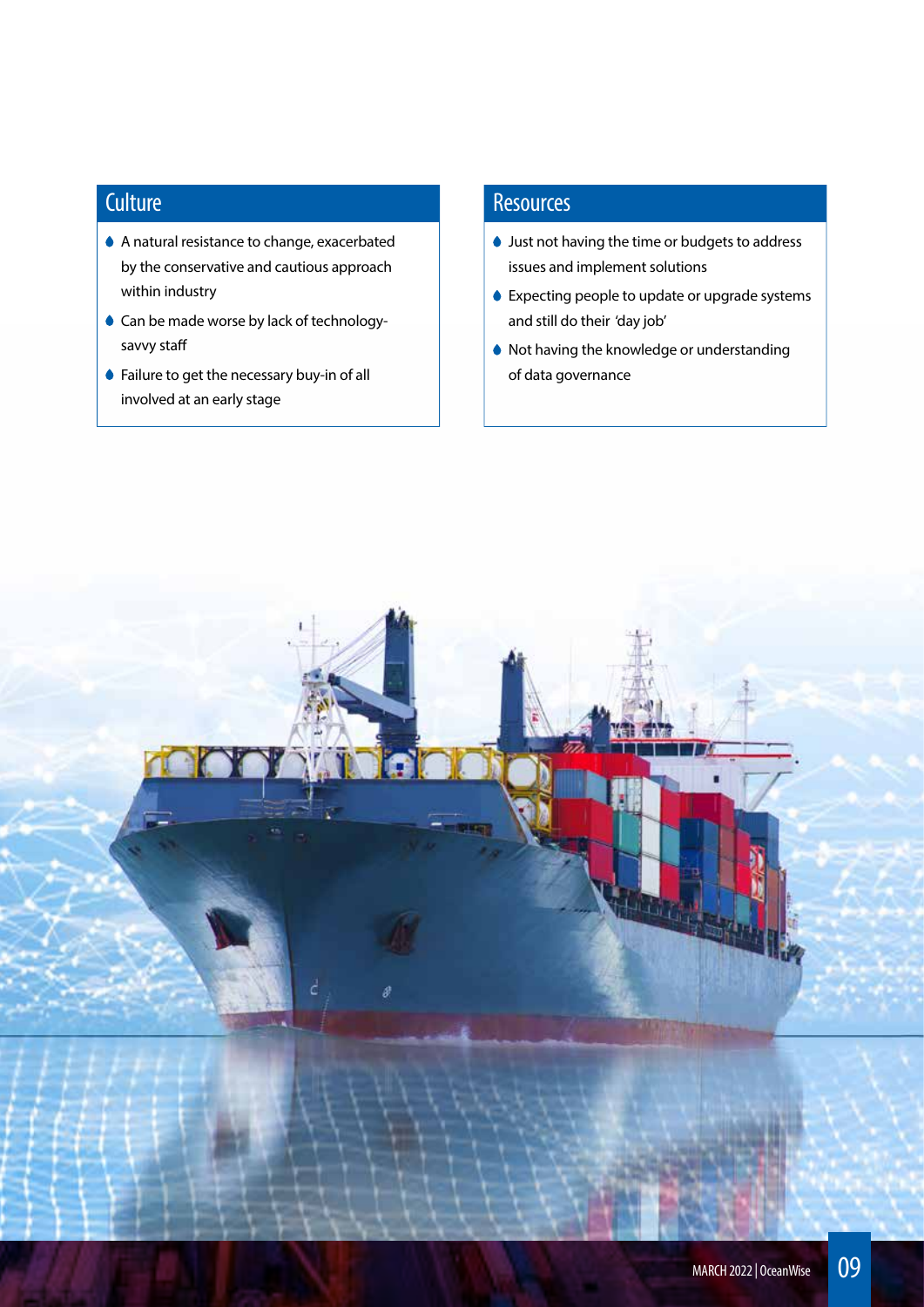# How to approach Smarter Management

### What is the best approach for your port?

Each port is unique and has different challenges. The pathway to Smarter Management for your port is totally dependent on your current infrastructure and the particular barriers you have.

There is no 'one size fits all' approach, but the fundamental building blocks, understanding and approach are consistent across all types and sizes of organisation. This is a good starting point. You need to be driven by your own status and understanding of the topic, as well as your specific needs and objectives. Take into account what you already have and make sure that you invest in the right tools at the right time.

Evaluating your investments will be key to success. Whether it's replacing an outdated weather monitoring system or implementing data governance, each project needs to deliver incremental operational improvements and keep you on the pathway to smarter management.

#### **Test each investment by asking these questions;**

- **1** Does this allow me to share data and information with others and other applications?
- **2** Is the data stored centrally, and can I access the metadata?
- **3** How does this increase my resilience and reduce my risk?
- How does this make me or my team more efficient? **4**

#### Top down or bottom up?

Ideally, the movement to Smarter Management should be a strategic one, led and supported by senior management, and supported by the whole organisation. This is what we would call a 'top down' approach.

However, decisions can be made at a departmental or operational level on a piecemeal basis that can really help you progress towards smarter management. It has to be recognised that decisions made in isolation may also hinder future improvements, as they are taken without the bigger picture viewpoint.

So the first thing to do is look at the bigger picture. What is the overall business strategy? Are there already 'smart' initiatives being actioned or discussed, and how do these impact on conservancy and environmental management? Have they been considered? Often centralised decisions can overlook important, even critical, issues that affect operations.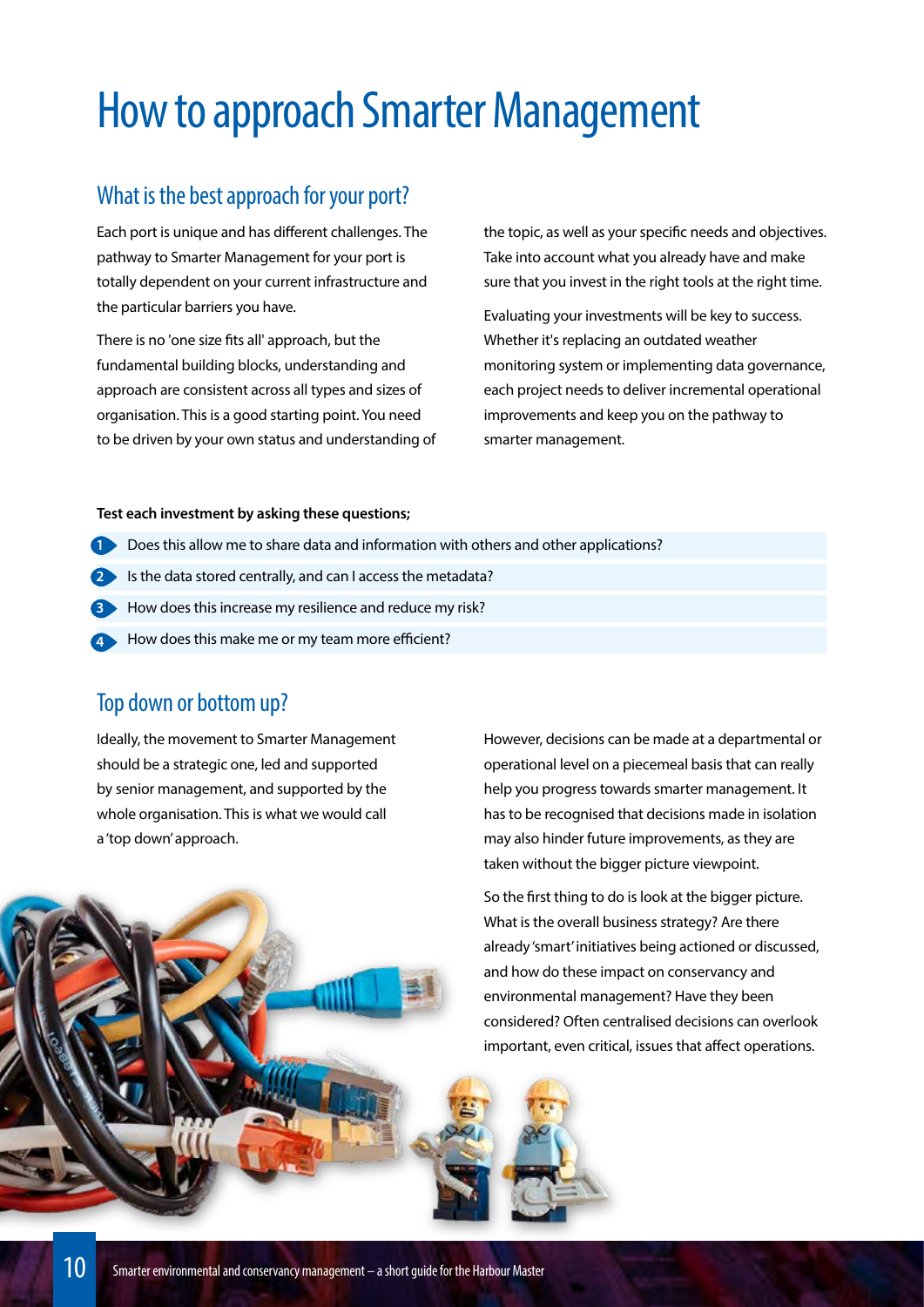# The development of a Smart Port should be something that stems from a strategy

### Data governance policy

Data is probably the second most valuable asset your organisation has, after its people. Being smart means being smart with your data – so you need to turn it into a valuable company asset and treat it as such.

Clear data management policies are required – the absence of them has probably led to many of the current issues you have. These will underpin your smarter management initiatives and are a fundamental requirement:

- Conduct a data audit to find out what you have, where it is stored, how much you have and what you are using it for. This will show you where you are on the data management pathway.
- Create a data policy and data management plan. These standards and policies should be dealt with in the same ways as other business management polices such as Quality, Health and Safety and Environment. Make sure they are easy to maintain, achievable and include how you deal with data retention, archiving and destruction (DRAD).

At **OceanWise**, we have built significant experience of helping ports, small and large, move forward on their smarter management journey.

Talk to us to find out how you can start your own journey, or join one of our 'Introduction to Data Management for Ports Courses'. Further details at www.oceanwise.eu/about-us/oceanwise-for-ports/

## Small Smarter investments, upgrades and replacements

Every decision about technology investment is both an opportunity to move down the pathway to smart management or put another obstacle in the way. This is where the top down and bottom up approaches meet.

- ♦ Have a clear picture/plan of what critical systems need reviewing, upgrading, or replacing in the next few years and what contracts are up for renewal.
- Understand how these will impact your smarter management journey. For example, will your new VTS be able to take weather data from your current monitoring system, or will your new monitoring system be able to integrate with your VTS? What survey management solution does your survey contractor use, and can they provide data in the format you want?

#### **Culture**

Smarter Management often requires a culture shift in your approach. Inertia and the 'we've always done it this way' attitude are often the biggest obstacles. You need to understand that any technology project is also about culture change management, both personal and organisational. It won't just happen because you want it to happen. This requires education and training – and planning. And often, the best way forward here is to solicit some external help.

● Educate, train, and demystify change – talk to all levels of the organisation and get them on board by talking in their language and demonstrating real benefits in their own terms, be this financial, operational, or technical.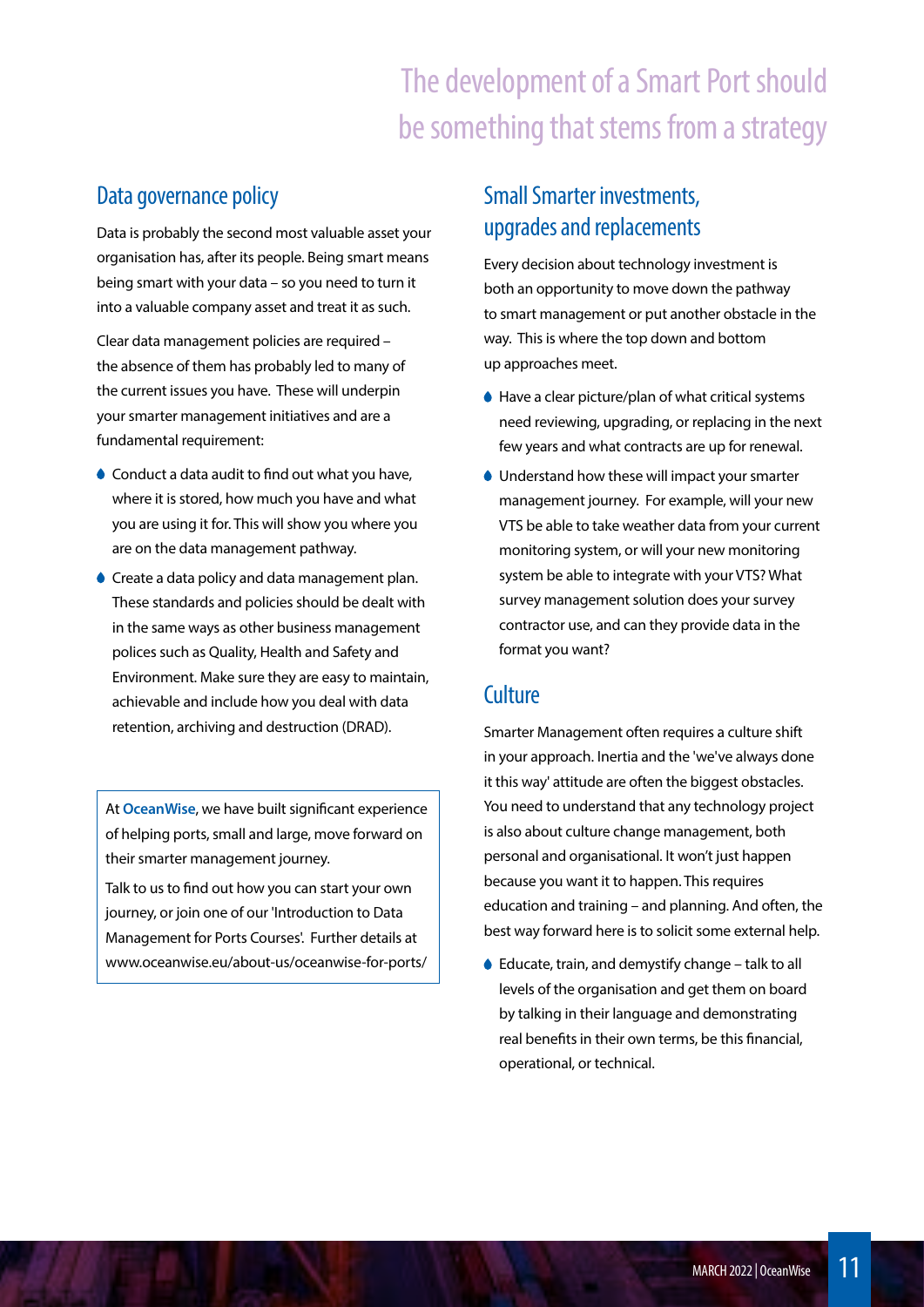# Your Smarter Management Checklist

**Where should you start? To help you identify where you can start on your journey, here are some typical signs that point to areas where ports could benefit from smarter data management.** 

# Do you use multiple data sources, people, and systems to manage your environmental samples and dredging licences?

Smarter management will:

- $\triangle$  Simplify your data manipulation and improve planning, management and delivery of conservancy and compliance reports
- $\blacksquare$  Reduce reliance on out-dated, unreliable systems and reduce time spent consulting with others

# Do you regularly have limited or no access to reliable environmental information (tides, wind, current, air etc)?

Smarter management will:

- $\mathcal G$  Produce results quickly and in a variety of formats for use in multiple applications (VTS, PPU's etc.)
- $\mathcal G$  Make sure that your environmental monitoring systems are fit for purpose and resilient
- $\mathcal G$  Ensure that you have the right data, in real time, when you need it and in the right format
- $\blacksquare$  Integrate your instruments and sensors into a single system
- $\blacksquare$  Enable sharing with other organisations weather forecasters, dredgers, website developers, dynamic underkeel clearance

### Do you spend a lot of time producing your own hydrographic charts?

Smarter management will:

- $\blacksquare$  Streamline chart production processes using innovative tools
- $\mathcal G$  Automate your data sampling, conversion and processing
- $\blacksquare$  Provide results quickly and in a variety of formats for use in multiple applications (VTS, PPU's etc.)

# Do you use multiple datasets and software tools to create charts?

Smarter management will:

- $\blacksquare$  Improve efficiency by taking control of your datasets and managing them in a central system
- $\mathbb G$  Give faster access the latest data and improve data sharing and analysis

# Do you regularly draw on published paper charts when making decisions or assessing a situation?

Smarter management will:

- $\mathcal G$  Collate key information into a geospatial database
- $\mathcal G$  Easily display, manipulate, and communicate complex issues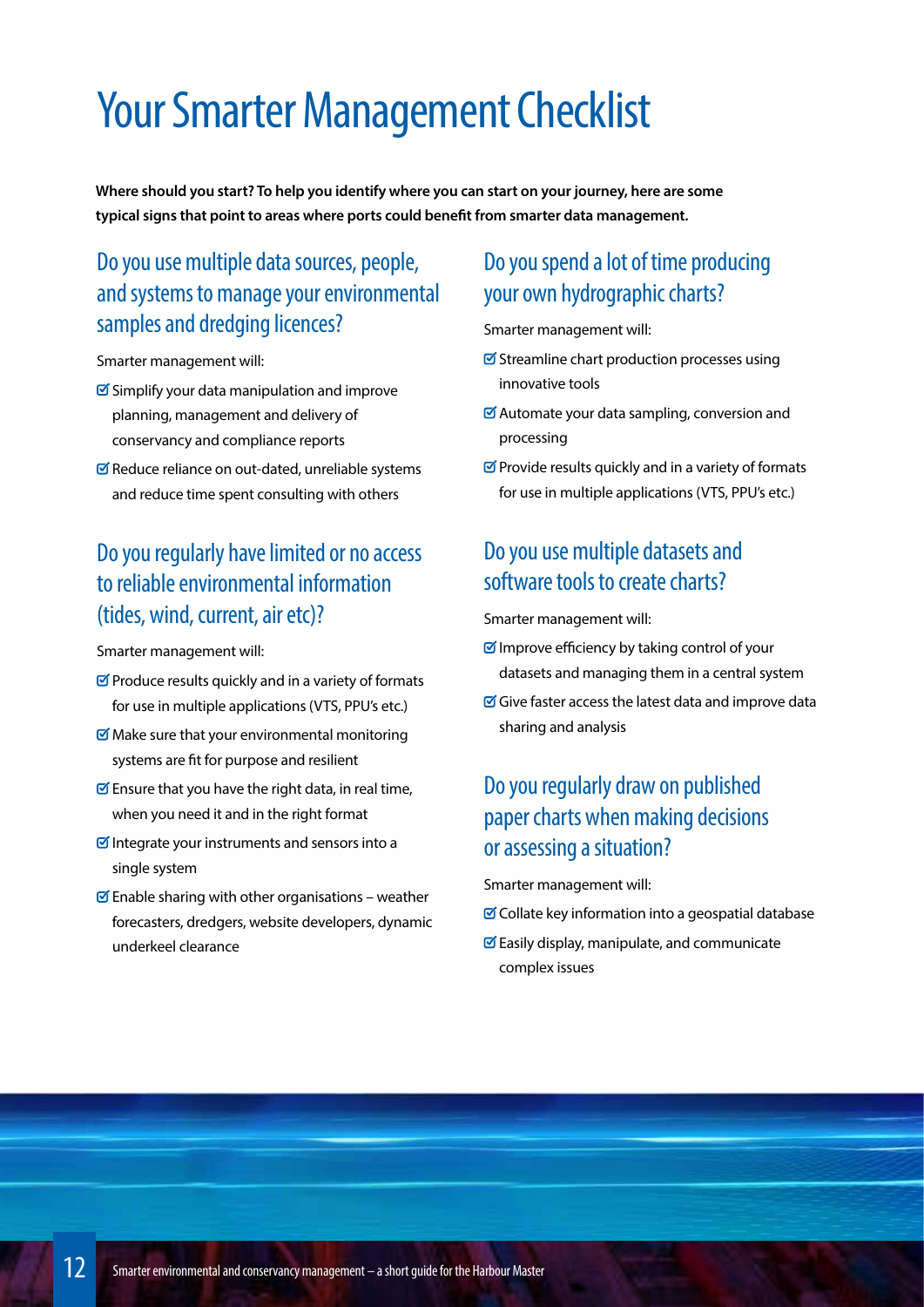# Do you spend too much time searching or having to ask others for relevant information?

Smarter management will:

- $\blacksquare$  Reduce data 'silos' by consolidating formats
- Get your hands on the data you need faster
- $\blacksquare$  Ensure you have the latest data to support critical decisions
- $\mathcal G$  Easily share data with other users and systems

Do you often have to react to changing tidal and weather conditions by delaying traffic or berthing schedules due to lack of reliable real-time information?

Smarter management will:

- $\blacksquare$  Make safer decisions with confidence
- Give you reliable real-time tide and weather conditions

m m TINIT

 $\Box$  Provide access to real-time data via other critical platforms, such as pilotage and VTS systems

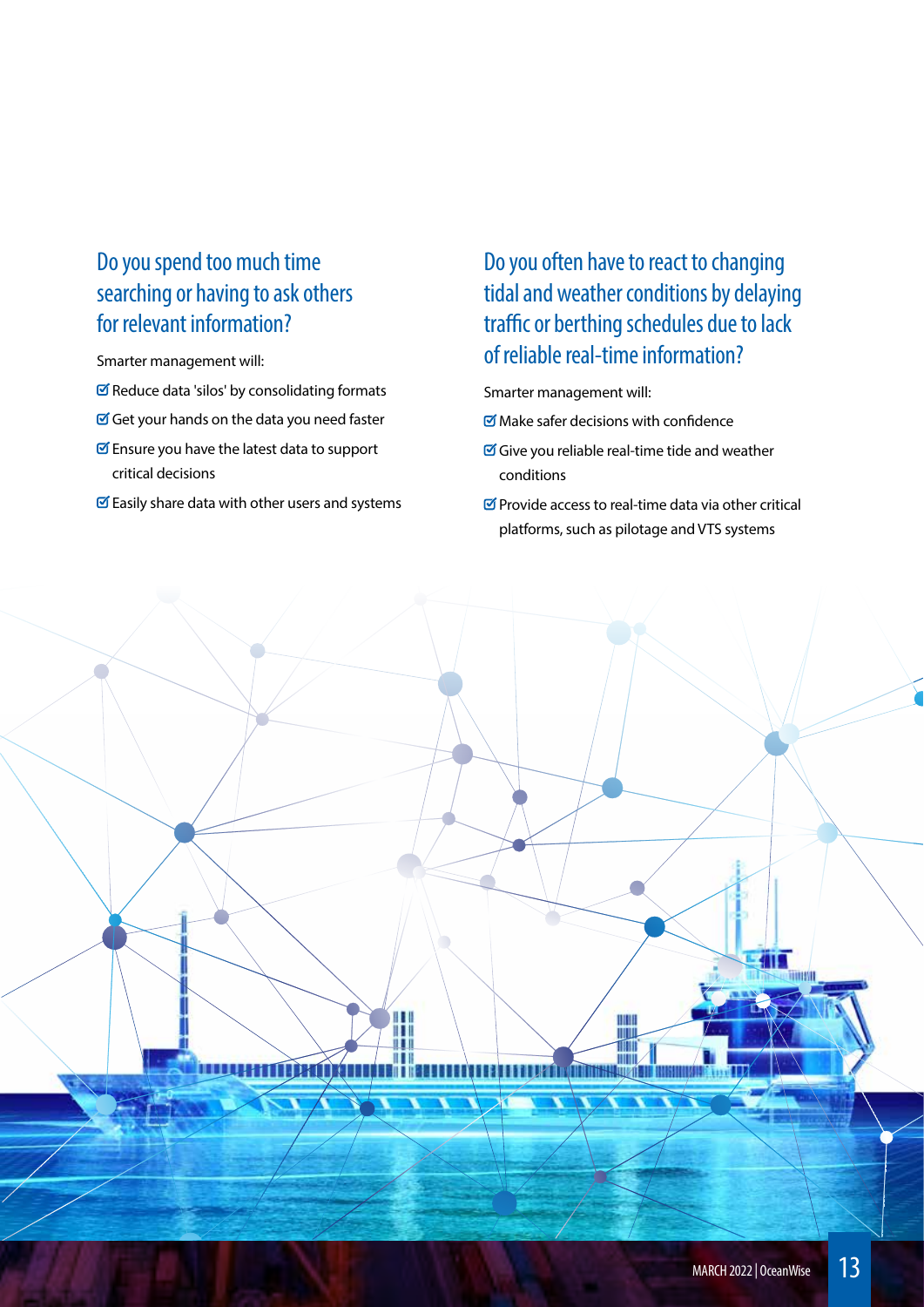# **Notes**

| $\sim$                   |
|--------------------------|
|                          |
|                          |
|                          |
|                          |
|                          |
|                          |
|                          |
| $\overline{\phantom{a}}$ |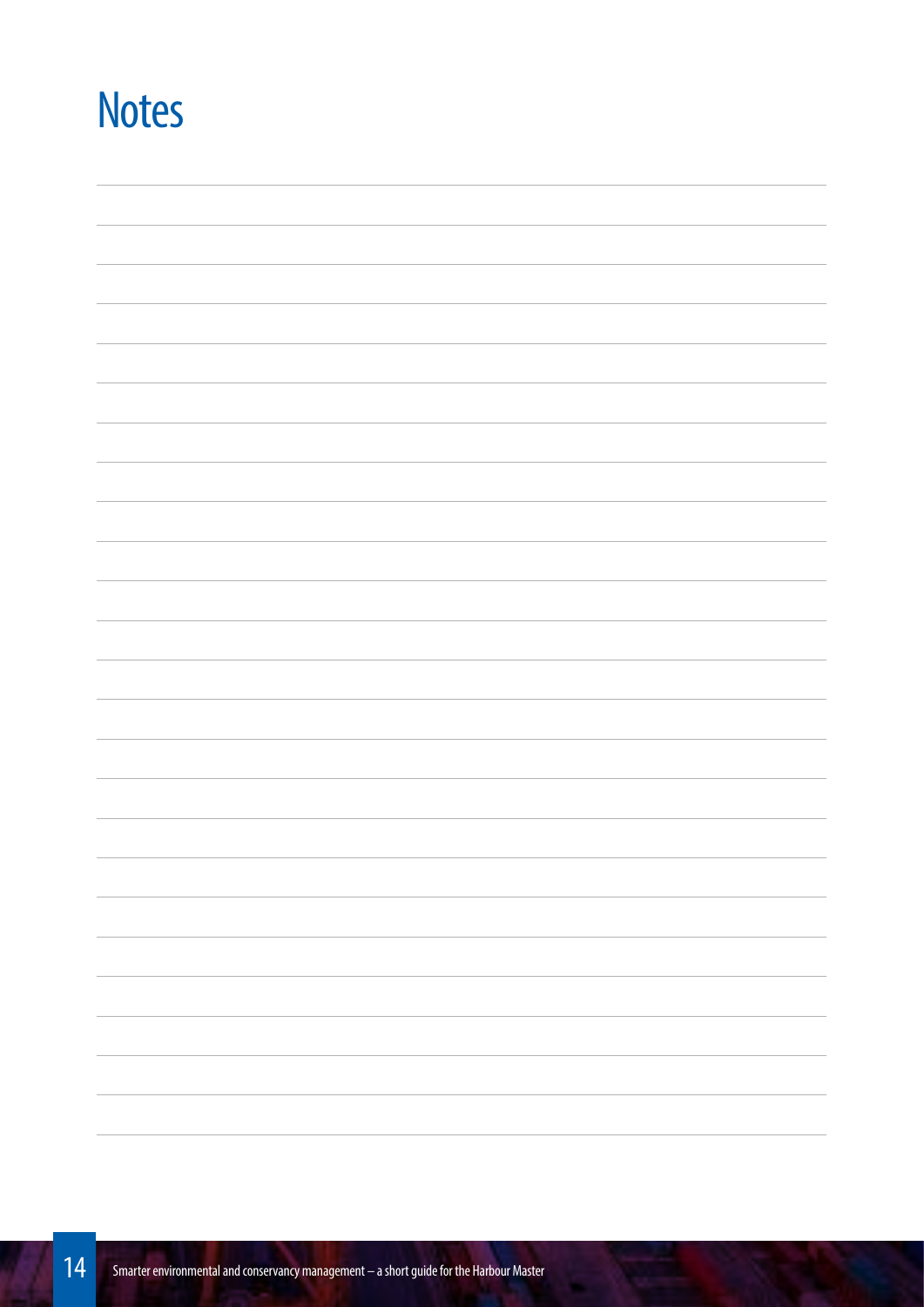# References and Other Useful Resources

- **1.** OceanWise 10 Steps to Data Management Success @ www.oceanwise.eu
- **2.** OceanWise Marine Spatial Data Infrastructure White paper @ www.oceanwise.eu
- **3.** Ports Marine Safety Code @ www.gov.uk/government/publications/port-marine-safety-code
- **4.** Port marine operations good practice guide: @ www.gov.uk/government/publications
- **5.** International Harbour Masters Association @ www.harbourmaster.org
- **6.** Port Technology: what is a Smart port? www.porttechnology.org/news/what-is-a-smart-port
- **7.** Maritime 2050 UK Government paper 2019 @ www.gov.uk/government/publications
- **8.** SMI Annual Review article @ www.maritimeindustries.org
- **9.** Maritime 2050 Navigating the future @ www.gov.uk/government/publications
- **10.** Port Strategy, Cross port benefits of geospatial Technology @ www.portstrategy.com
- **11.** IHMA, Role of the Harbour Master @ www.harbourmaster.org/harbour-master
- **12.** Smart Ports Alliance Manifesto @ www.smartportalliance.org
- **13.** BPA Port Master planning @ www.britishports.org.uk/system/files/circulars